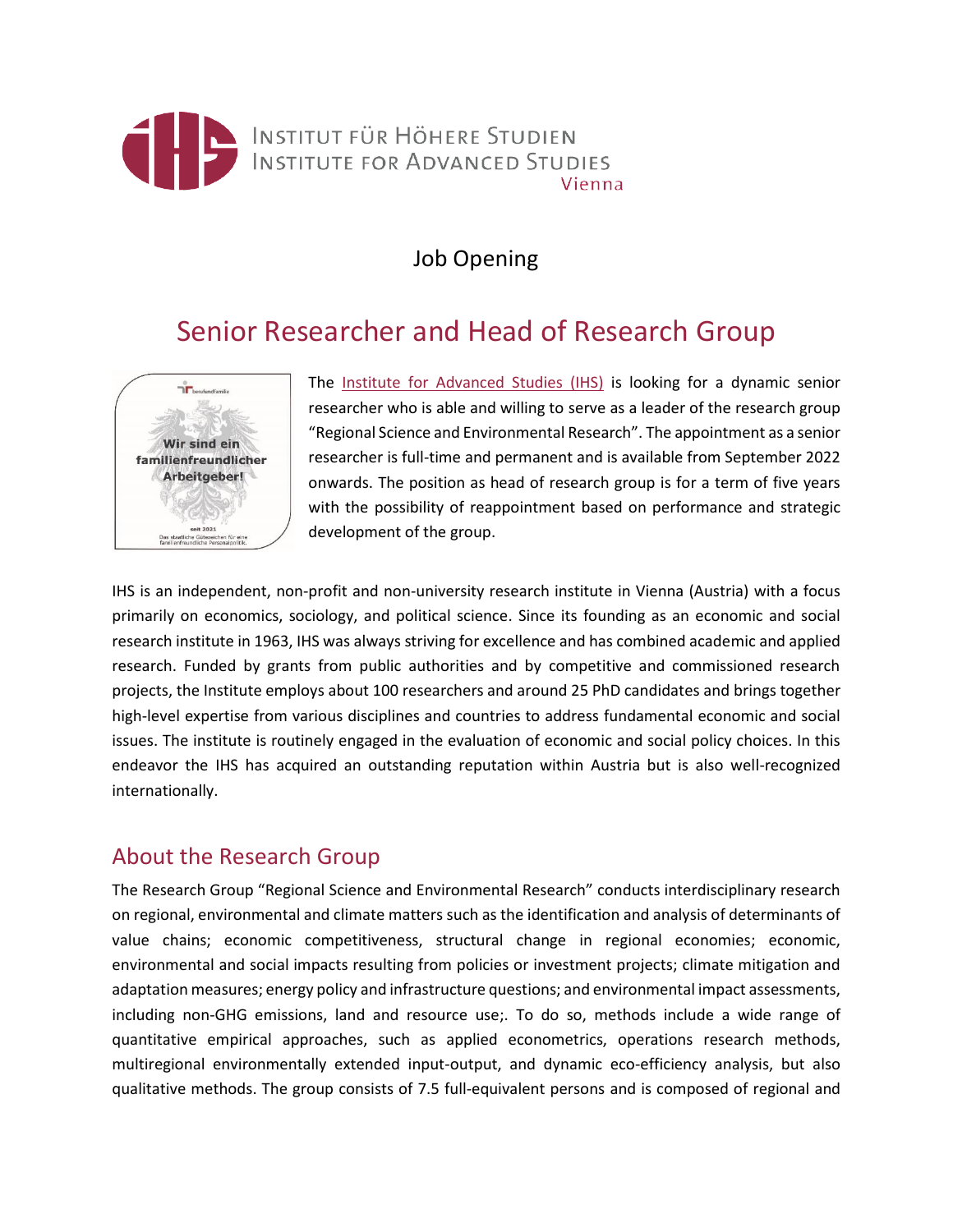ecological economists, mathematicians, as well as social scientists, and carries out numerous research projects every year. For more details on the group's profile, see the [website.](https://www.ihs.ac.at/ru/regional-science-and-environmental-research/)

The position is directed at researchers holding a PhD, having several years of experience in academia as well as in policy advice, and with good relations to relevant stakeholders in Austria and beyond. As Head of the Research Group, you are expected to raise funding from commissioned research as well as competitive grants to finance the research group. In addition, you are overseeing the group's scientific development, advise other group members, coordinating ongoing and future research efforts, and participating in the institute's strategic advancement.

#### Job profile

- PhD, preferably with an emphasis in climate or environmental economics, or regional science, or related fields
- Strong publication record in the one of the fields mentioned above
- Several years of experience with cooperating in and coordinating empirical research projects
- Experience in giving policy-advice
- Experience with acquisition of third-party funding at the national and international level (competitive research grants as well as commissioned research)
- Experience as team leader or convincing willingness to so
- Experience with budgeting and financing of a Research Group or convincing willingness to acquire this qualification
- Experience with external representation (particularly especially in dealing with stakeholders and clients from politics and public sector as well as with the public and the media)
- Passionate in communicating with decision makers in science, politics, business, and society
- Fluent in English and German (B1)

#### Desirable additional qualifications

- Venia Docendi or equivalent status
- Good knowledge of the institutional setting of Austria and the European Union
- Experience in supervising early-stage career researchers (PhD candidates)

#### If you fit this description, you can expect the following at the Institute

You will do research in ongoing projects at IHS and will have the opportunity to pursue your own scientific interests. IHS offers the infrastructure and the opportunities to carry out academic research and scholarly exchange at an international level (organization of workshops, conferences, etc.). You will be engaged in an intellectually challenging and exciting environment with an international atmosphere, and flexible and family-friendly working times. The Institute is in the center of Vienna with excellent access to public transportation.